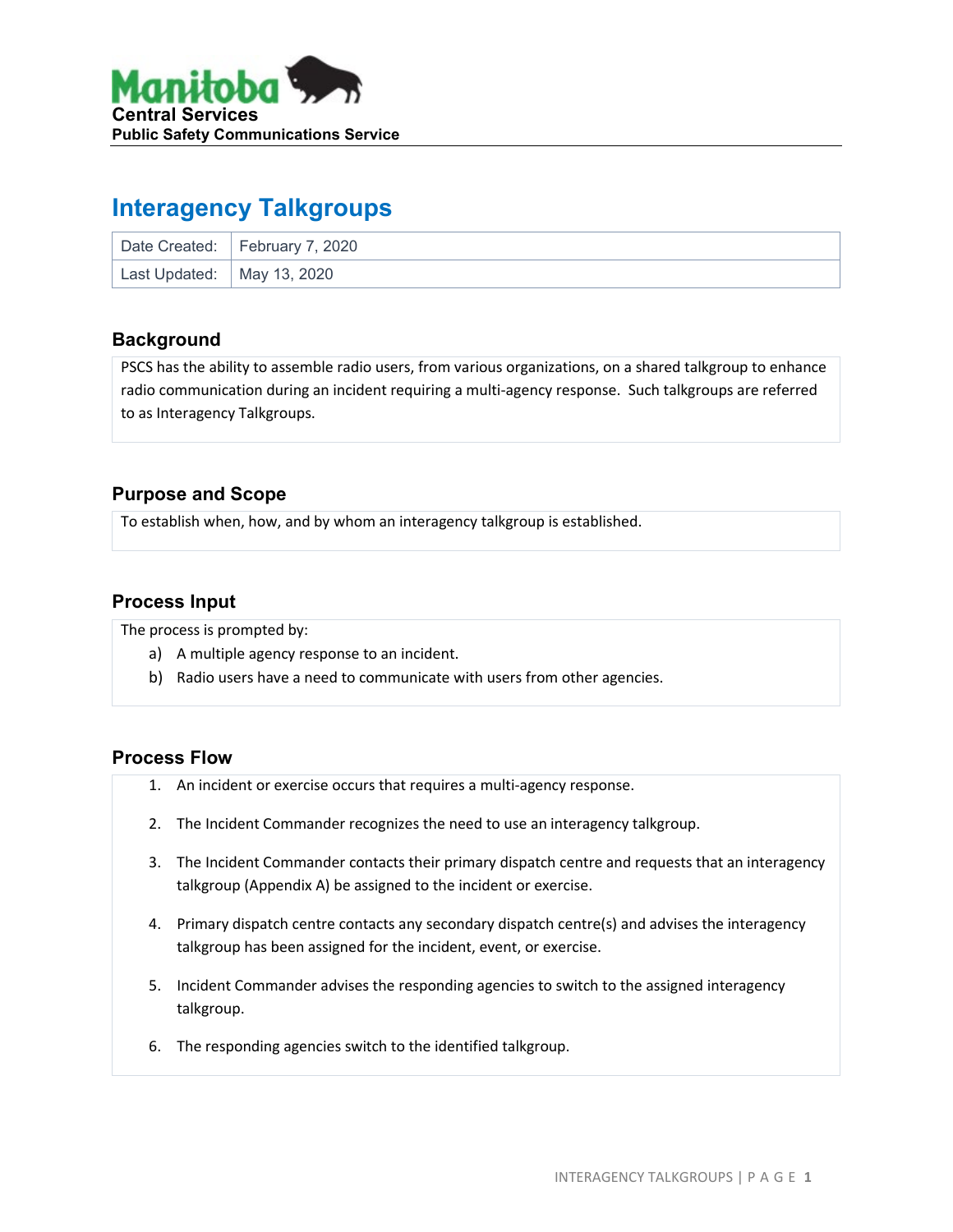- 7. When operations are complete, the Incident Commander advises the responding agencies to return to their normal operational channels.
- 8. The incident commander advises their primary dispatch centre that the talkgroup assignment can be released.